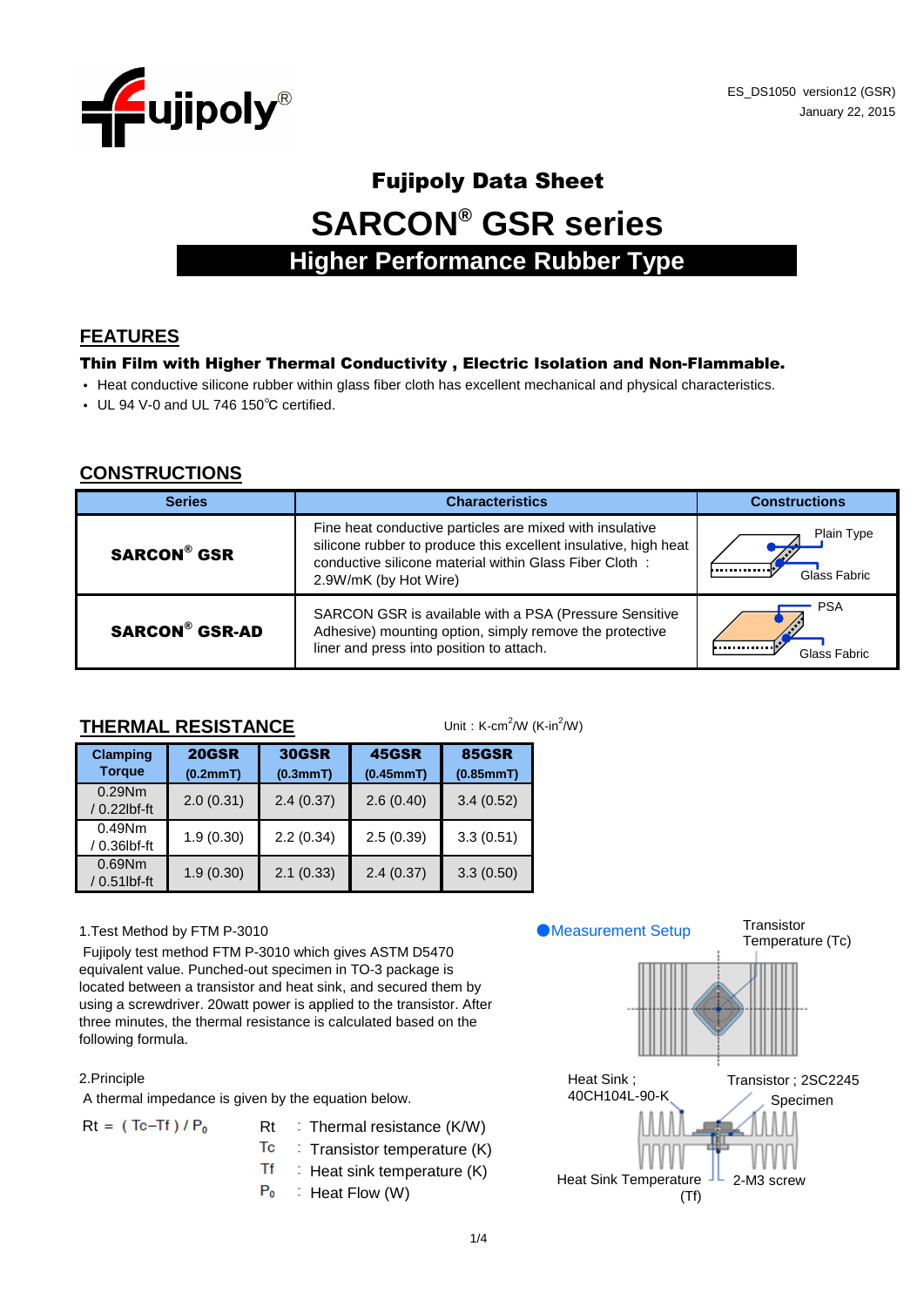# **TYPICAL PROPERTIES**

| <b>Properties</b>     |                                  | unit                     |                |                 | <b>Test method</b> |                |                                 |                   |           |
|-----------------------|----------------------------------|--------------------------|----------------|-----------------|--------------------|----------------|---------------------------------|-------------------|-----------|
|                       |                                  |                          |                | <b>20GSR</b>    | <b>30GSR</b>       | 45GSR          | <b>85GSR</b>                    |                   |           |
| Physical              | Color                            | $\overline{\phantom{a}}$ |                |                 | Visual             |                |                                 |                   |           |
| Properties            | <b>Thickness</b>                 |                          | mm             | 0.2<br>±0.05    | 0.3<br>$+0.1/-0$   | 0.45<br>±0.05  | 0.85<br>±0.05                   | ISO 463:2006      |           |
|                       | <b>Specific Gravity</b>          |                          |                |                 |                    | 1.7            |                                 | ASTM D792         |           |
|                       | Hardness<br><b>Highest Value</b> | <b>IRHD</b>              |                | 90              | 90                 | 90             | 88                              | ISO 7619          |           |
|                       |                                  |                          | <b>MPa</b>     | 68.6            | 42.0               | 39.2           | 17.3                            | <b>ASTM D1458</b> |           |
|                       | <b>Tensile Strength</b>          |                          | psi            | 9947            | 6090               | 5684           | 2508                            |                   |           |
|                       | Elongation                       | $\%$                     |                | 3 or less       | 3 or less          | 3 or less      | 3 or less                       | ASTM D412         |           |
| Electrical            | <b>Volume Resistivity</b>        |                          | Ohm-m          | $1x10^{13}$     | $1x10^{13}$        | $1x10^{13}$    | $1x10^{13}$                     | ASTM D257         |           |
| Properties            | <b>Breakdown Voltage</b>         |                          | kV(AC)         | 6               | 10                 | 15             | 20                              | ASTM D149         |           |
|                       | <b>Dielectric Strength</b>       |                          | kV(AC)         | 3               | 5                  | $\overline{7}$ | 10                              | ASTM D149         |           |
|                       |                                  |                          | 50Hz           | 2.6             | 3.0                | 3.2            | 3.7                             |                   |           |
|                       | <b>Dielectric Constant</b>       |                          |                | 1kHz            | 2.6                | 3.0            | 3.2                             | 3.7               | ASTM D150 |
|                       |                                  |                          | 1MHz           | 2.6             | 3.0                | 3.2            | 3.7                             |                   |           |
|                       |                                  |                          | 50Hz           | 0.0030          | 0.0020             | 0.0020         | 0.0013                          |                   |           |
|                       | <b>Dissipation Factor</b>        | $\overline{a}$           | 1kHz           | 0.0007          | 0.0005             | 0.0001         | 0.0004                          | ASTM D150         |           |
|                       |                                  |                          | 1MHz           | 0.0004          | 0.0003             | 0.0002         | 0.0009                          |                   |           |
| Thermal<br>Properties | <b>Thermal Conductivity</b>      |                          | $W/m-K$<br>2.9 |                 |                    |                | <b>ASTM D2326</b><br>(Hot Wire) |                   |           |
|                       | Recommended                      |                          | $^{\circ}$ C   | $-40$ to $+150$ |                    |                |                                 |                   |           |
|                       | Operating Temp.                  |                          | $\circ$ F      |                 |                    |                |                                 |                   |           |
|                       | <b>Relative Thermal Index</b>    |                          | $^{\circ}$ C   |                 |                    | 150            |                                 | <b>UL 746</b>     |           |
|                       | <b>Flame Retardant</b>           |                          | <b>UL94</b>    |                 | <b>UL 94</b>       |                |                                 |                   |           |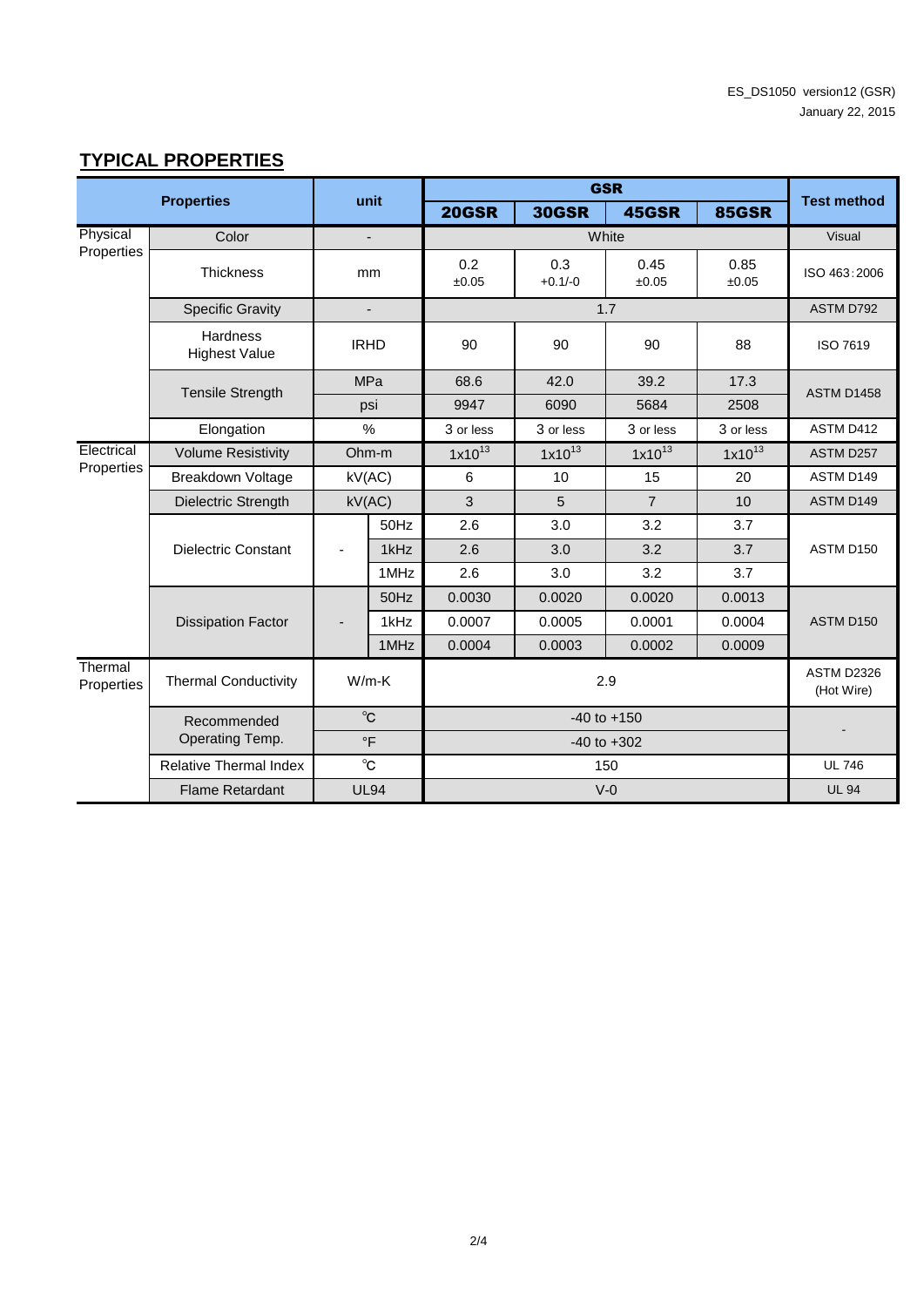#### **DURABILITY**

#### **Heat Aging Test : 150**℃ **(300°F)**

| <b>Properties</b>         | unit        | <b>20GSR</b>                                    |           |               | <b>30GSR</b>  |                                    |           | 45GSR                              |               |              | <b>85GSR</b>  |                                    |              |
|---------------------------|-------------|-------------------------------------------------|-----------|---------------|---------------|------------------------------------|-----------|------------------------------------|---------------|--------------|---------------|------------------------------------|--------------|
|                           |             | <b>Before</b>                                   | 500hrs    | 1,000hrs      | <b>Before</b> | 500hrs                             | .000hrs   | <b>Before</b>                      | 500hrs        | 1,000hrs     | <b>Before</b> | 500hrs                             | 1,000hrs     |
| <b>Hardness</b>           | <b>IRHD</b> | 90                                              | 90        | 88            | 90            | 91                                 | 90        | 90                                 | 92            | 90           | 88            | 92                                 | 90           |
| Tensile Strength          | Mpa         | 68.6                                            | 68.6      | 29.4          | 42.0          | 39.2                               | 19.6      | 39.2                               | 34.8          | 30.5         | 17.3          | 20.8                               | 19.6         |
| Elongation                | %           | 3 or less                                       | 3 or less | 3 or less     | 3 or less     | 3 or less                          | 3 or less | 3 or less                          | 3 or less     | 3 or less    | 3 or less     | 3 or less                          | 3 or less    |
| <b>Volume Resistivity</b> |             | Ohm-m 2.9x10 <sup>13</sup> 8.4x10 <sup>14</sup> |           | $2.6x10^{13}$ |               | $2.5x10^{13}$ 3.3x10 <sup>14</sup> |           | $1.1x10^{14}$ 3.3x10 <sup>13</sup> | $3.9x10^{14}$ | $.5x10^{13}$ |               | $2.1x10^{13}$ 2.3x10 <sup>14</sup> | $.2x10^{14}$ |
| Breakdown Voltage         | kV          | 6                                               | 6         | 6             | 10            | 14                                 | 14        | 15                                 | 16            | 17           | 20            | 20                                 | 22           |
|                           | 50Hz        | 2.0                                             | 1.8       | 1.9           | 3.0           | 2.9                                | 2.9       | 3.2                                | 3.1           | 3.1          | 3.7           | 3.6                                | 3.6          |
| Dielectric Constant       | 1kHz        | 2.0                                             | 1.8       | 1.9           | 3.0           | 2.9                                | 2.9       | 3.2                                | 3.1           | 3.1          | 3.7           | 3.6                                | 3.6          |
|                           | 1MHz        | 2.0                                             | 1.9       | 1.9           | 3.0           | 2.9                                | 2.9       | 3.2                                | 3.1           | 3.1          | 3.7           | 3.6                                | 3.7          |
| <b>Dissipation Factor</b> | 50Hz        | 0.0023                                          | 0.0004    | 0.0015        | 0.0024        | 0.0007                             | 0.0011    | 0.0028                             | 0.0005        | 0.0011       | 0.0019        | 0.0006                             | 0.0007       |
|                           | 1kHz        | 0.0010                                          | 0.0001    | 0.0005        | 0.0010        | 0.0001                             | 0.0005    | 0.0009                             | 0.0000        | 0.0003       | 0.0004        | 0.0006                             | 0.0001       |
|                           | 1MHz        | 0.0014                                          | 0.0004    | 0.0006        | 0.0009        | 0.0007                             | 0.0005    | 0.0006                             | 0.0004        | 0.0002       | 0.0001        | 0.0005                             | 0.0004       |

# **Humidity Test : 60**℃ **(140°F) / 95%RH**

| <b>Properties</b>         | unit        | <b>20GSR</b>               |               |                      | <b>30GSR</b>  |               |               | 45GSR         |                                    |                 | <b>85GSR</b>                       |           |               |
|---------------------------|-------------|----------------------------|---------------|----------------------|---------------|---------------|---------------|---------------|------------------------------------|-----------------|------------------------------------|-----------|---------------|
|                           |             | <b>Before</b>              | 250hrs        | 500hrs               | <b>Before</b> | 250hrs        | 500hrs        | <b>Before</b> | 250hrs                             | 500hrs          | <b>Before</b>                      | 250hrs    | 500hrs        |
| Hardness                  | <b>IRHD</b> | 90                         | 86            | 85                   | 90            | 88            | 85            | 90            | 90                                 | 91              | 88                                 | 87        | 89            |
| Tensile Strength          | Mpa         | 68.6                       | 58.8          | 78.4                 | 42.0          | 50.4          | 44.8          | 39.2          | 39.2                               | 39.2            | 17.3                               | 20.8      | 19.6          |
| Elongation                | $\%$        | 3 or less                  | 3 or less     | 3 or less            | 3 or less     | 3 or less     | 3 or less     | 3 or less     | 3 or less                          | 3 or less       | 3 or less                          | 3 or less | 3 or less     |
| <b>Volume Resistivity</b> |             | Ohm-m 2.9x10 <sup>13</sup> | $4.7x10^{13}$ | 8.4x10 <sup>13</sup> | $2.5x10^{13}$ | $6.5x10^{12}$ | $8.4x10^{13}$ |               | $3.3x10^{13}$ 9.1x10 <sup>12</sup> | $0.9x10^{13}$ . | $2.1x10^{13}$ 9.2x10 <sup>12</sup> |           | $3.6x10^{12}$ |
| <b>Breakdown Voltage</b>  | kV          | 6                          | 6             | 5                    | 10            | 11            |               | 15            | 17                                 | 18              | 20                                 | 22        | 20            |
|                           | 50Hz        | 2.0                        | 1.9           | 2.1                  | 3.0           | 3.0           | 3.0           | 3.2           | 3.2                                | 3.2             | 3.7                                | 3.7       | 3.7           |
| Dielectric Constant       | 1kHz        | 2.0                        | 1.9           | 1.8                  | 3.0           | 3.0           | 3.0           | 3.2           | 3.2                                | 3.1             | 3.7                                | 3.7       | 3.7           |
|                           | 1MHz        | 2.0                        | 1.9           | 1.9                  | 3.0           | 3.0           | 3.0           | 3.2           | 3.2                                | 3.1             | 3.7                                | 3.7       | 3.7           |
| <b>Dissipation Factor</b> | 50Hz        | 0.0023                     | 0.0030        | 0.0004               | 0.0024        | 0.0052        | 0.0062        | 0.0028        | 0.0052                             | 0.0059          | 0.0019                             | 0.0042    | 0.0047        |
|                           | 1kHz        | 0.0010                     | 0.0011        | 0.0001               | 0.0010        | 0.0015        | 0.0025        | 0.0009        | 0.0018                             | 0.0024          | 0.0004                             | 0.0013    | 0.0018        |
|                           | 1MHz        | 0.0014                     | 0.0011        | 0.0004               | 0.0009        | 0.0009        | 0.0014        | 0.0006        | 0.0009                             | 0.0011          | 0.0001                             | 0.0004    | 0.0007        |

## **Chemical Resistance Test : (Chemical : HCFC AK-225 (Substitutive Freon) )**

| <b>Properties</b>                       | unit |               | <b>20GSR</b>  |               | <b>30GSR</b> | 45GSR         |               | <b>85GSR</b>  |               |  |
|-----------------------------------------|------|---------------|---------------|---------------|--------------|---------------|---------------|---------------|---------------|--|
|                                         |      | <b>Before</b> | 24hrs         | <b>Before</b> | 24hrs        | <b>Before</b> | 24hrs         | <b>Before</b> | 24hrs         |  |
| Volume Resistivity Ohm-m                |      | $2.9x10^{13}$ | $3.9x10^{13}$ | $2.5x10^{13}$ | $.8x10^{13}$ | $3.3x10^{13}$ | $5.6x10^{12}$ | $2.1x10^{13}$ | $1.1x10^{13}$ |  |
| <b>Breakdown Voltage</b>                | kV   |               |               | 10            |              | 15            | 13            | 20            | 19            |  |
| Thermal Resistance K-in <sup>2</sup> /W |      | 0.30          | 0.28          | 0.34          | 0.32         | 0.39          | 0.38          | 0.51          | 0.54          |  |